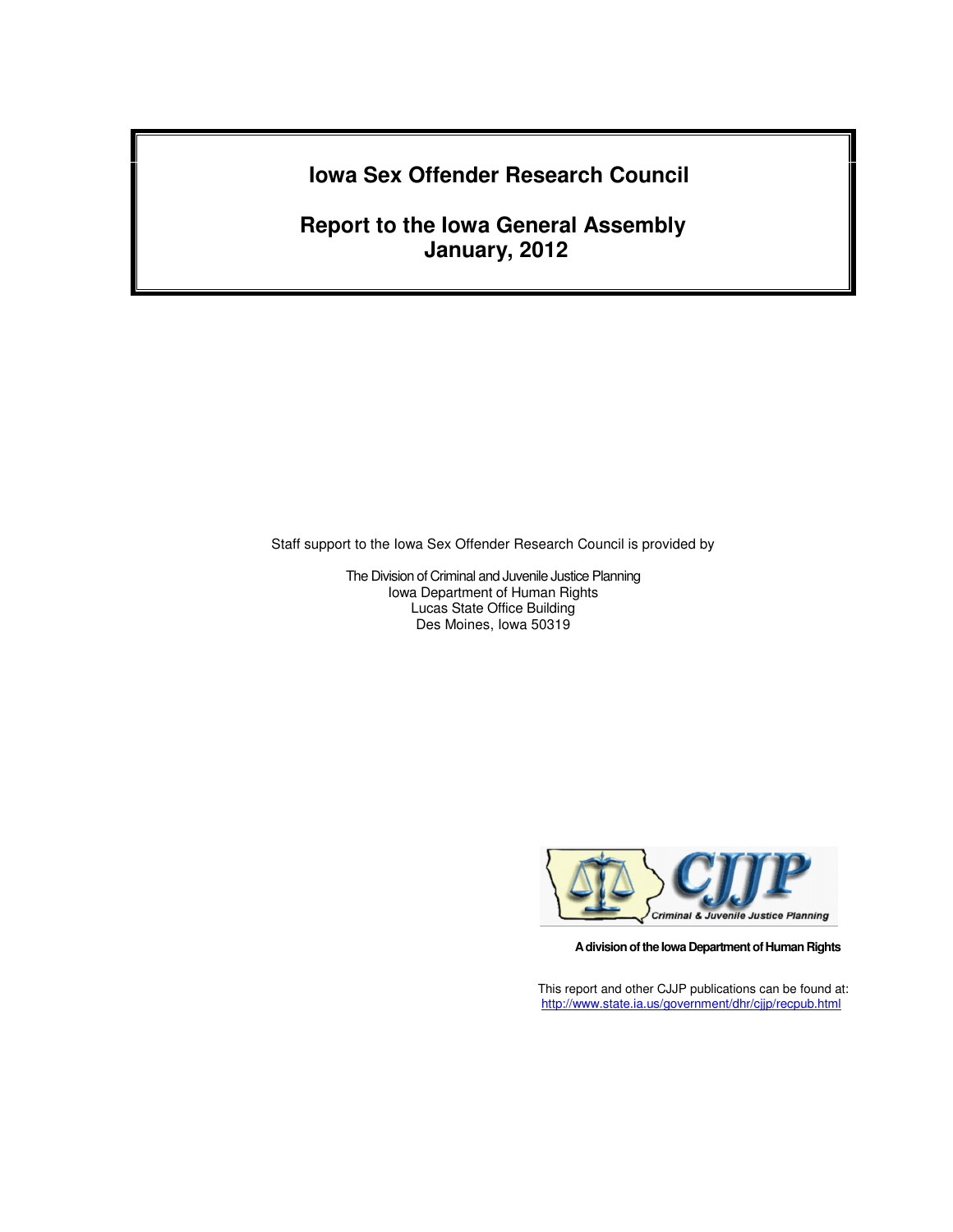# TABLE OF CONTENTS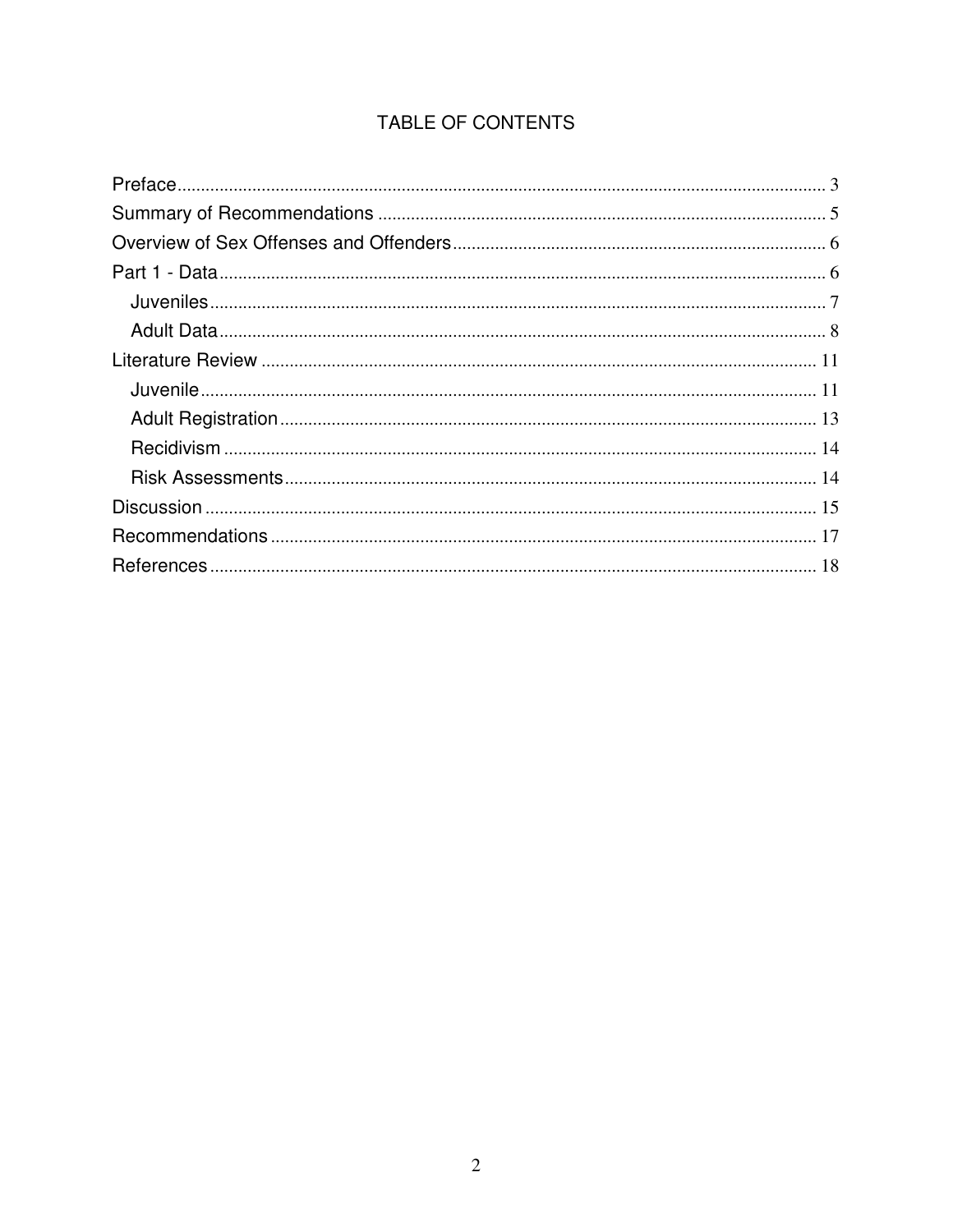## **Preface**

Over the last several years, lawmakers have responded to several highly publicized child abduction, assault, and murder cases. While such cases remain rare in Iowa, the public debates they have generated are having far-reaching effects. Policy makers are responsible for managing the nature of such effects. Challenges they face stem from the need to avoid responses whose primary motivation is political and the desire to make informed decisions that recognize both the strengths and the limitations of the criminal justice system as a vehicle for promoting safe and healthy families and communities.

One of the standing goals of the Research Council is to provide nonpartisan guidance to help avoid or fix problematic sex offense policies and practices. Setting this goal was a response to the concern over what can result from elected officials' efforts to respond to the types of sex offender-related concerns that can easily become emotionally laden and politically charged due to the universally held abhorrence of sex crimes against children.

An issue of perhaps the greatest interest to many Council members is a belief in the benefit of viewing Iowa's efforts to protect children from sex crimes with as comprehensive a platform as possible. It has been suggested that much more can be done to prevent child-victim sex crimes than would be accomplished by concentrating solely on what to do with offenders *after* a crime has occurred. To prevent child victimization, most laws and policy provisions rely largely on incapacitation and future deterrent effects of increased penalties, more restrictive supervision practices, and greater public awareness of the risk presented by a segment of Iowa's known sex offenders. For some offenders, these policies will no doubt prevent future sex crimes against children, and the Council supports long-term studies to examine the desired results, and for ways to improve such results through better supervision tools and more effective offender treatment.

Unfortunately, many of the effects from the new policies may primarily influence persons who have already committed sex offenses against minors and who have already been caught doing so. The evidence suggests, however, that most offenders coming to the attention of the justice system for sex crimes have not previously been adjudicated for such crimes. Thus, Council members continue to discuss the need for a range of preventive efforts and a need to think about sex crimes against children from other than just a "reaction-to-the-offender" perspective. This is particularly true for juvenile sex offenders, where early intervention has the best potential to stop future offending behaviors.

Along with incapacitation and deterrence, comprehensive approaches to the prevention of child-victim sex crimes would also involve ensuring that parents have the tools needed to detect signs of adults with sex behavior problems, to both help teach their children about warning signs and to find the support necessary for healthy parenting. School, faith-based, and other community organizations might benefit from stronger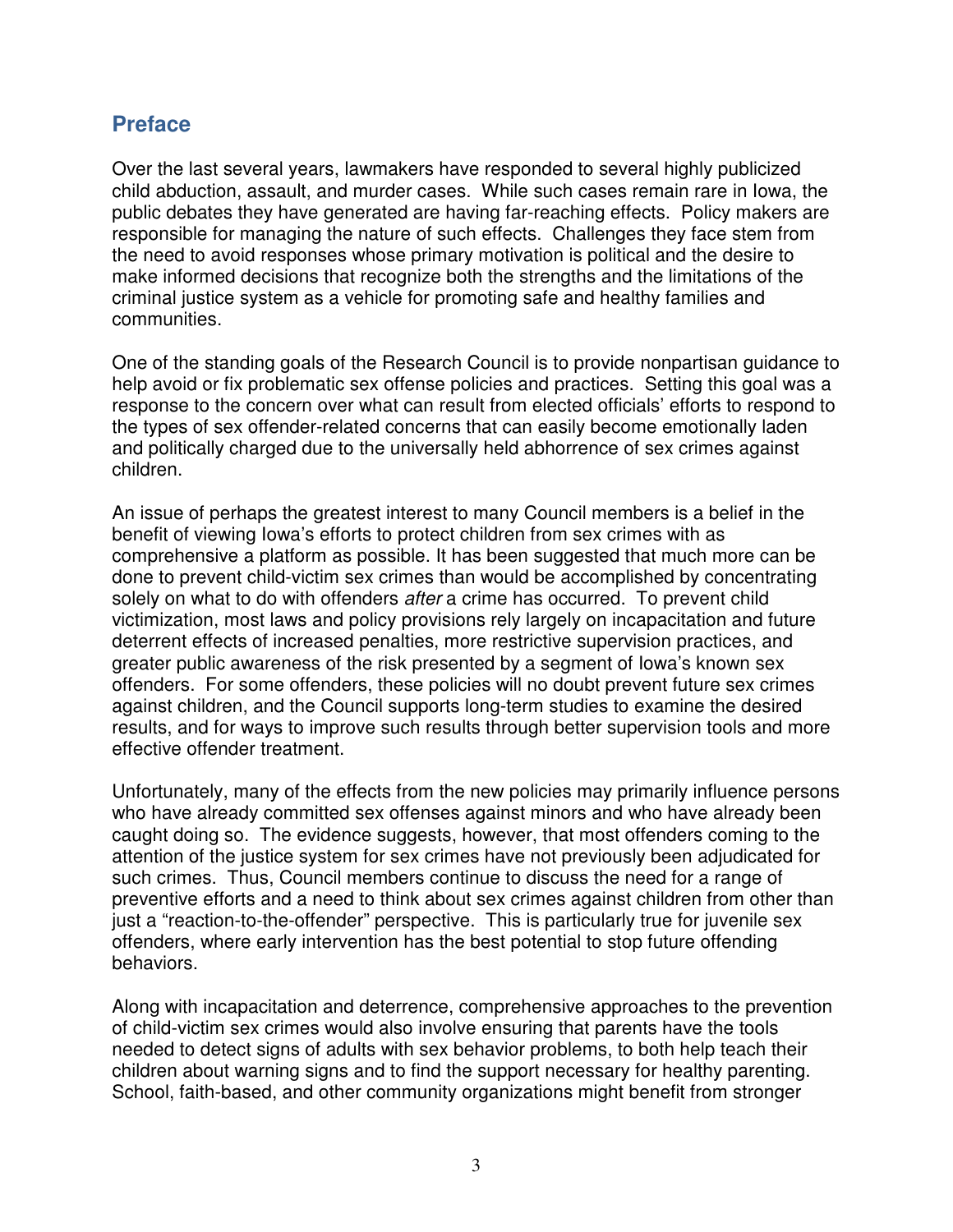supports and better tools to more effectively promote positive youth development and the learning of respect for others, respect for boundaries, and healthy relationships.

All of us who have children, or who live in communities where there are children, need to understand the limitations of our justice system and the importance of our own ability to play a role in preventing sexual abuse and protecting children from sex offenders, who are often the child's own family members. Over 1,000 incidents of child sexual abuse are confirmed or founded each year in Iowa, and many such acts take place in the child's home or the residence of the caretaker of the child. Efforts to prevent child sexual abuse and to provide for early interventions with children and families at risk should be strategically examined and strengthened.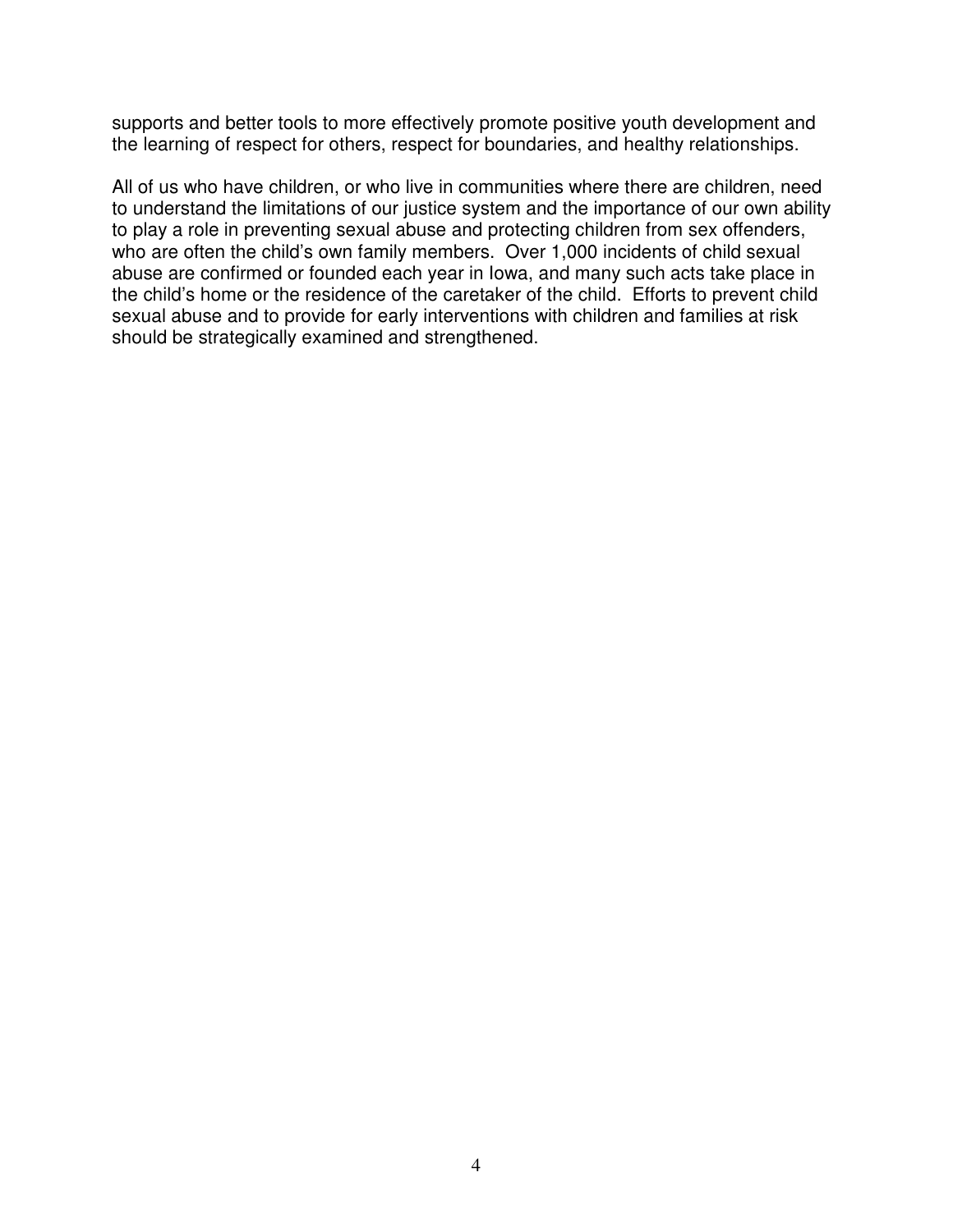# **Summary of Recommendations**

Following are the specific recommendations to be found in the body of this report.

There is sufficient evidence that sex offenders and the public benefit from a period of supervision and treatment/relapse prevention support in the community, particularly after incarceration. However, the current policy of set terms of post-sentence parole is not supported by research, is not the most effective use of limited resources, and does not contribute to increased public safety.

Therefore, it is recommended that IA Code 903B be amended to establish 1) a minimum number of years on post-sentence parole, 2) a required review of each offender's progress and risk every  $X$  number of years, and 3) that an extension of parole past the review date would require proof of risk of sexual or violent re-offense. The SORC does not recommend a minimum parole term or review cycle at this time, but recommends that they be based upon a further review of the literature and best practices.

Further, as the Division of Criminal and Juvenile Justice Planning, Department of Human Rights has lost the funding for support of the Sex Offender Research Council, the SORC recommends that the General Assembly appropriate sufficient funds to support a position to continue research on best practices for the management of sex offenders in Iowa.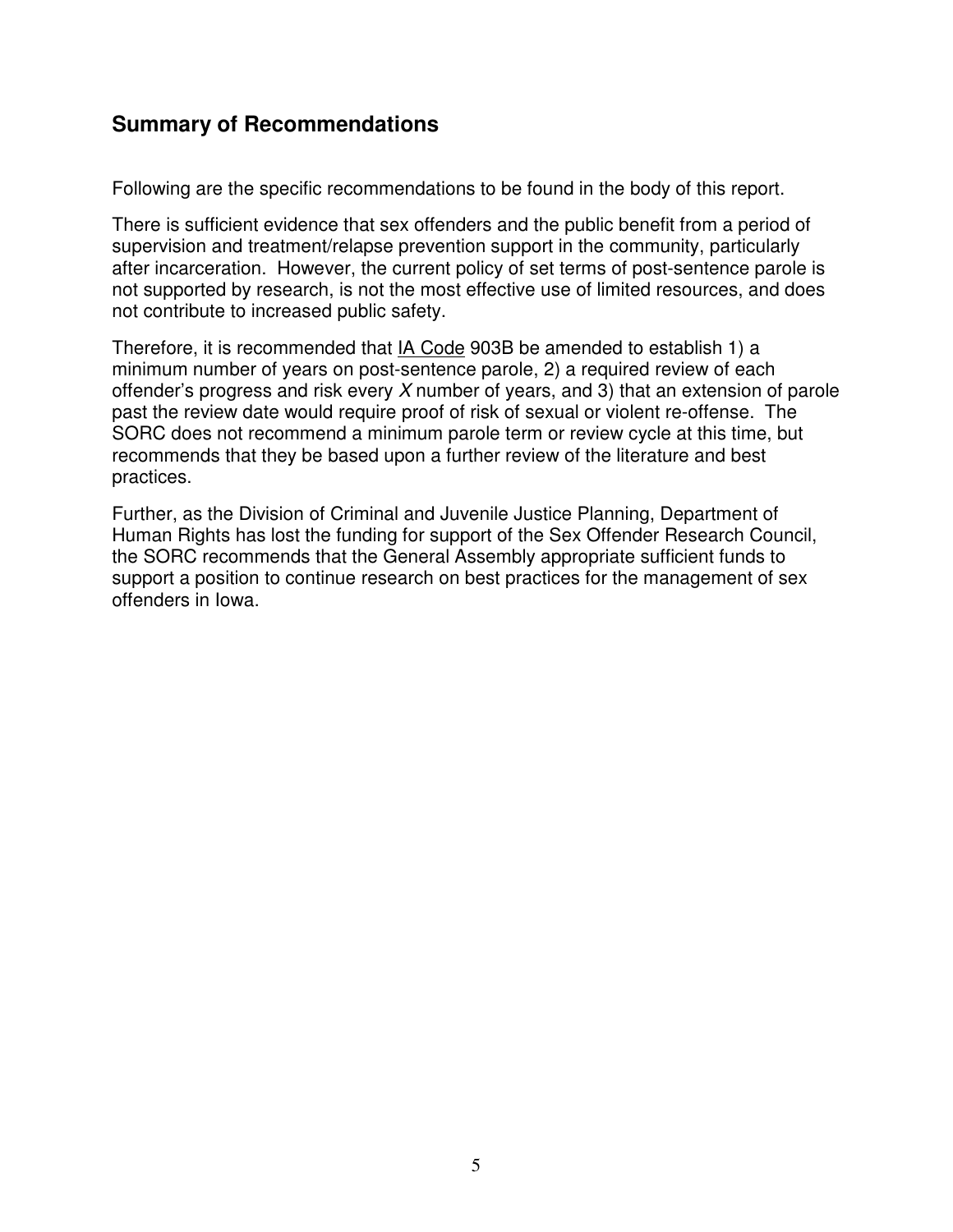## **Overview of Sex Offenses and Offenders**

There were three major changes in Iowa Code in the 2000's pertaining to sex offenses and sex offenders. The first was in 2002 with the implementation of a 2,000-ft residency restriction on where convicted sex offenders could reside. While that provision's implementation was delayed until October of 2005 pending judicial reviews, the passage of that requirement was a significant change in sex offender management in the community.

In 2005, legislation was passed to increase penalties for certain sex offenses and create special sentences that place sex offenders on community supervision after completing their original sentences (special sentences). The special sentences place offenders convicted of offenses in IA Code 709, 726.2, and 728.12 (1), (2), or (3) on either 10-year or life-time community supervision based solely upon the offense class of conviction, with offenders convicted of C, B, and A felony sex offenses receiving life-time community supervision and Serious and Aggravated misdemeanor and D felony offenders receiving 10-year supervision sentences (§903B, Code of Iowa). At that time, §692A, the Sex Offender Registry section of the Code, was also amended to link length of registration for some offenders to the special sentence length.

In 2009, the Legislature amended §692A of the Code of Iowa (Sex Offender Registry) to move the State toward compliance with certain provisions of the Federal Adam Walsh Act. Key changes included the creation of three tiers of offenders with increased reporting time frames, mandating registration for selected juvenile offenders, applying the residency restrictions to a smaller number of offenders, and creating exclusionary zones for sex offenders.

This report tracks data on the impact of these changes on juvenile adjudications and registration, convictions, adult sex offender registration, prison populations, and community-based supervision. The report is structured in four parts: data, a review of the literature, a discussion of the impact of the changes on the justice system in Iowa, and recommendations for the Iowa General Assembly to consider.

### Part 1 - Data

Adjudication, conviction, supervision, and prison data are from the Iowa Justice Data Warehouse/Iowa Court Information System and Iowa Corrections Offender Network. Registry information is from the Iowa Department of Public Safety.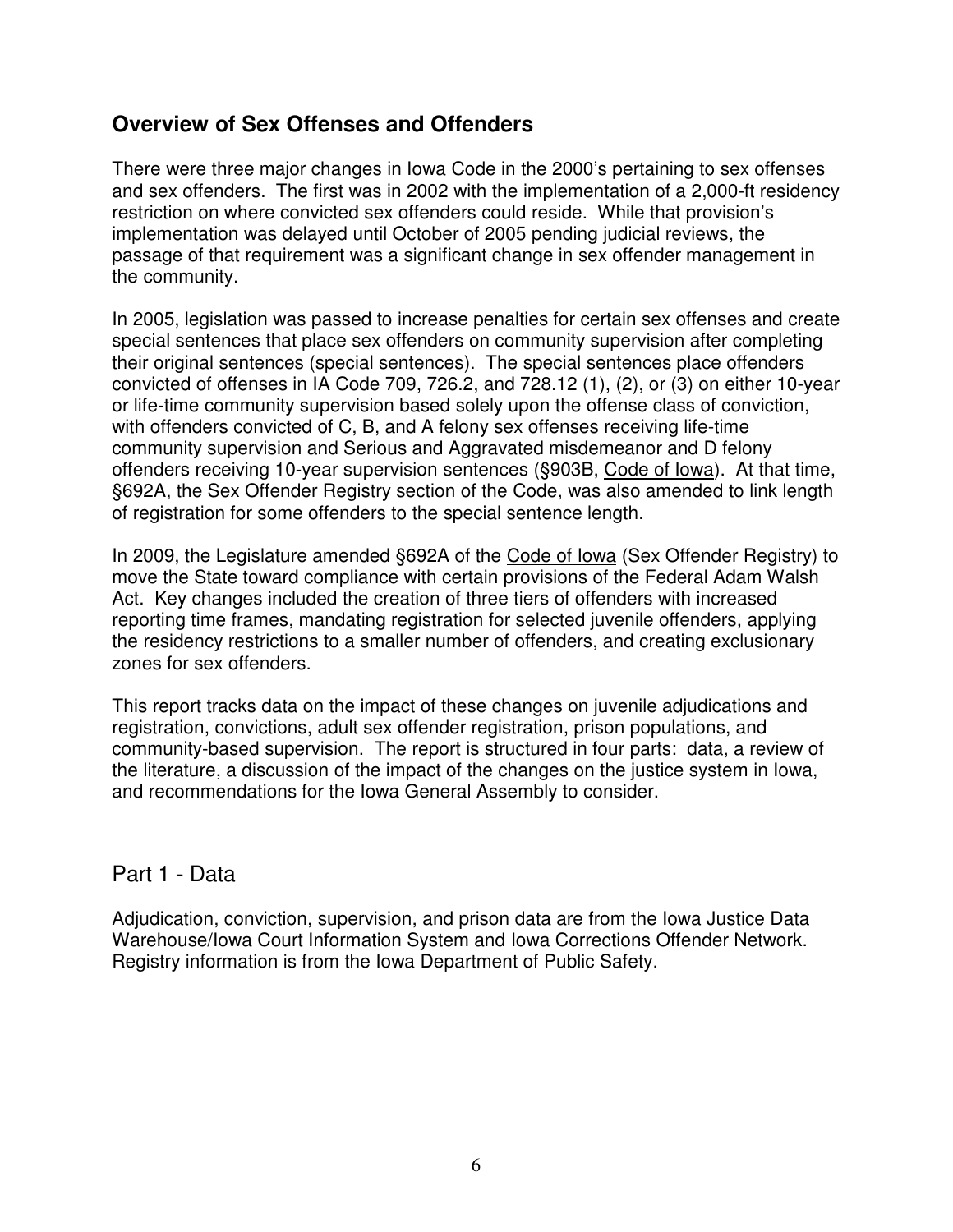#### **Juveniles**

#### Juvenile Data, Adjudications

| <b>OFFENSE</b>                   | <b>CLASS</b> | <b>FY08</b>    | <b>FY09</b>    | <b>FY10</b>    | <b>FY11</b>    |
|----------------------------------|--------------|----------------|----------------|----------------|----------------|
| Assault with intent/serious inj. | <b>FELC</b>  | 0              | 1              | 1              | 3              |
| Assault with intent/injury       | <b>FELD</b>  | 5              | 2              | 3              | $\overline{2}$ |
| Assault with intent/no injury    | <b>AGMS</b>  | 19             | 20             | 25             | 24             |
| Sex abuse 2nd                    | <b>FELB</b>  | 58             | 85             | 44             | 74             |
| Sex abuse 3rd                    | <b>FELC</b>  | 20             | 21             | 12             | 11             |
| Sex abuse 3rd, victim 12-13      | <b>FELC</b>  | 3              | 8              | 16             | 19             |
| Sex abuse 3rd, <20               | <b>FELC</b>  | 3              | 4              | 1              | 10             |
| Lascivious acts                  | <b>FELC</b>  | $\overline{2}$ | $\overline{2}$ | $\overline{2}$ | 1              |
| Lascivious acts                  | <b>FELD</b>  | 0              | 0              | $\Omega$       | 1              |
| Incest                           | <b>FELD</b>  | 2              | 4              | $\overline{2}$ | 0              |
| Indecent contact w/ child        | <b>AGMS</b>  | $\Omega$       | 0              | 1              | 1              |
| Indecent exposure                | <b>SRMS</b>  | 12             | 10             | 6              | 8              |
| Sexual exploitation of child     | <b>FELC</b>  | 1              | 0              | $\Omega$       | 1              |
| Medium depicting exploit child   | <b>AGMS</b>  | $\Omega$       | 2              | $\overline{2}$ | 4              |
| <b>TOTAL CHARGES</b>             |              | 125            | 159            | 115            | 151            |
| <b>NUMBER JUVENILES</b>          |              | 114            | 114            | 104            | 128            |

As noted above, the most common offense for adjudication was Sex Abuse  $2^{nd}$ . There are three separate conditions that define the offense: uses or threatens force; having another person aide or abet in the use of force; or age of victim under 12. Only one condition is necessary for the charge. The coding structure in the Justice Data Warehouse does not include information on the specific section of 709.3 to permit a more in-depth analysis of the underlying reason for the adjudication. However, in FY2010, the average age of a juvenile adjudicated for Sex Abuse 2<sup>nd</sup> was 13.63 years. In FY2011, the average age was 14.41. In both years, the youngest juvenile adjudicated for Sex Abuse 2<sup>nd</sup> was 11.

#### Juvenile Sex Offender Registry

With the exception of juveniles age 14 and over adjudicated for certain violent sex offenses, juvenile placement on the Registry is handled by Juvenile Court. Length of registration is determined by a number of factors including IA Code requirements, juvenile court modifications at final case disposition, and modifications that can be granted by petition. Therefore, the number of juveniles on the Registry is a fluid number. The data below are current as of 10/20/2011.

The first table represents juveniles placed on the Registry during the fiscal year. The second table are those who are Active registrants and juvenile (<18 years of age).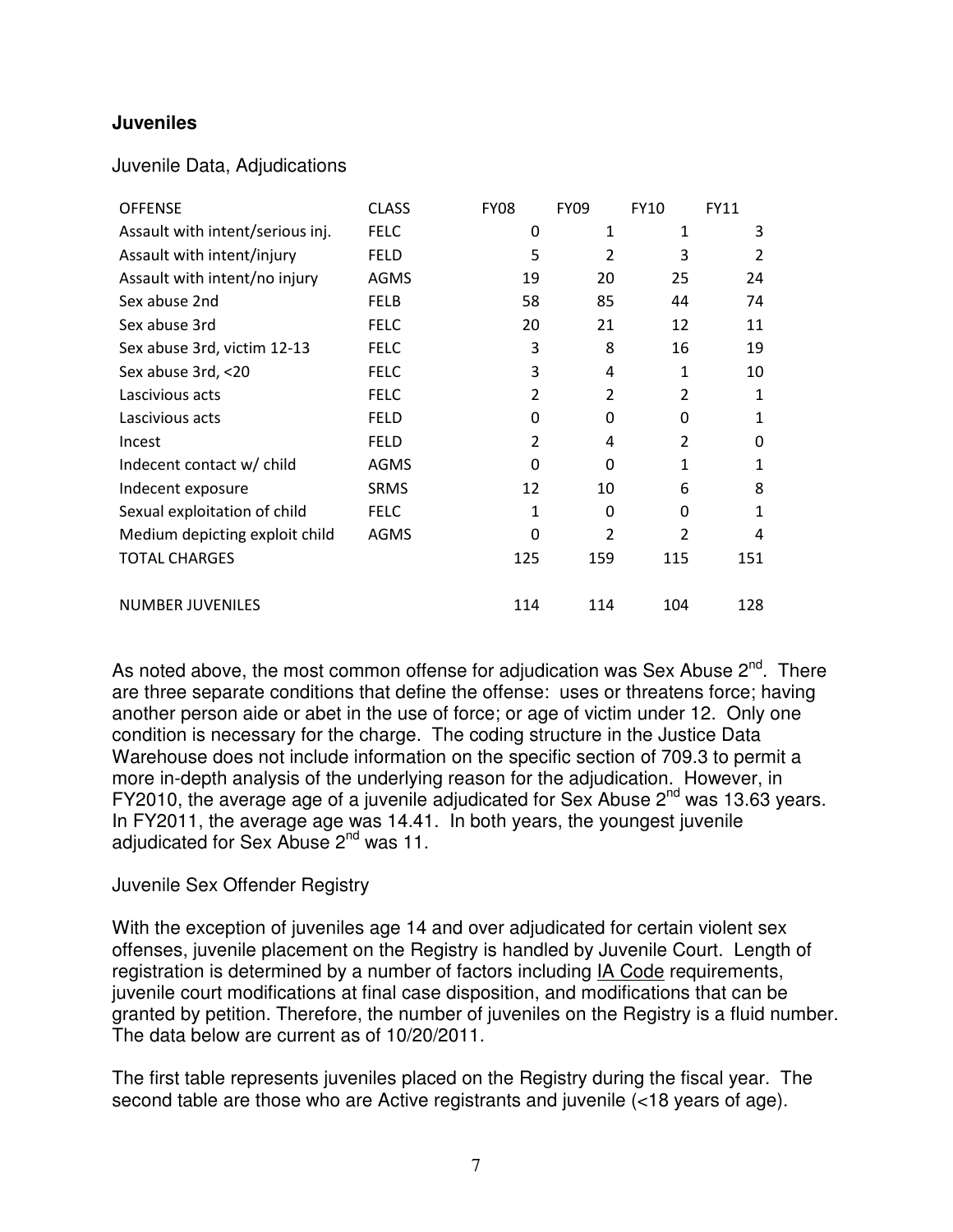|                                                                                         |     | FY2008 FY2009 FY2010 FY2011 |      |    |
|-----------------------------------------------------------------------------------------|-----|-----------------------------|------|----|
| JUVENILES PLACED ON REGISTRY                                                            | 19. | 14                          | - 79 | 28 |
| *Note: The number is based upon age at<br>offense, not necessarily age at registration. |     |                             |      |    |

Active Juvenile Registrants, by Tier

| Tier I   | 5  |
|----------|----|
| Tier II  | O  |
| Tier III | 13 |

#### **Adult Data**

Sex offenses included in the data tables below are IA Code chapters/sections 709, 726.2, and 728.12 (1), (2), (3). These offenses are hereafter referred to as sex offenses.

#### **Number of Offenders Convicted of Sex Offenses**

| <b>FY2007</b>            | <b>EXZAAA0</b><br>vvo |                          | <b>FY2010</b> | <b>DYZAA44</b> |
|--------------------------|-----------------------|--------------------------|---------------|----------------|
| $\overline{\phantom{a}}$ | $\sim$                | $\overline{\phantom{0}}$ | $\sim$ $\sim$ | ۱⊿             |
| JV 1                     | 40U                   | τIJ                      | ---           | ັ່             |

#### **Number of New Sex Offense Commitments to Prison**

| <b>FY2005</b> | <b>FY2006</b> | <b>FY2007</b>      | <b>FY2008</b> | <b>FY2009</b> | <b>FY2010</b> | <b>FY2011</b> |
|---------------|---------------|--------------------|---------------|---------------|---------------|---------------|
| 252<br>ر ب    | 264           | $\cap \neg$<br>، ب | 206           | 170<br>v      | 209           | 200           |
| $\sim$        |               | .                  |               |               |               |               |

Does not include registry, residency or special sentence commitments

#### **% Sex Offenders Released from Prison for Expiring Sentence**

| <b>FY2007-08</b> | <b>FY2009</b> | <b>FY2010</b> | <b>FY2011</b> |  |
|------------------|---------------|---------------|---------------|--|
| 66.7%            | 75 በ‰         | 52.3%         | $72.1\%$      |  |

#### **Median Length of Stay of First Releases, Sex Offenders (in months)**

| <b>FY2005</b>                     | <b>FY2006</b> | <b>FY2007</b> | <b>FY2008</b>              | <b>FY2009</b>       | <b>FY2010</b> | $\nabla$ $\mathbf{V}$ 2011 |
|-----------------------------------|---------------|---------------|----------------------------|---------------------|---------------|----------------------------|
| $\overline{\phantom{0}}$<br>-44., | 44.1          | 40.0          | $\sim$<br>$\Omega$<br>r∠.O | 40c<br>49<br>гノ • ∠ | -<br>48.      | 48.1                       |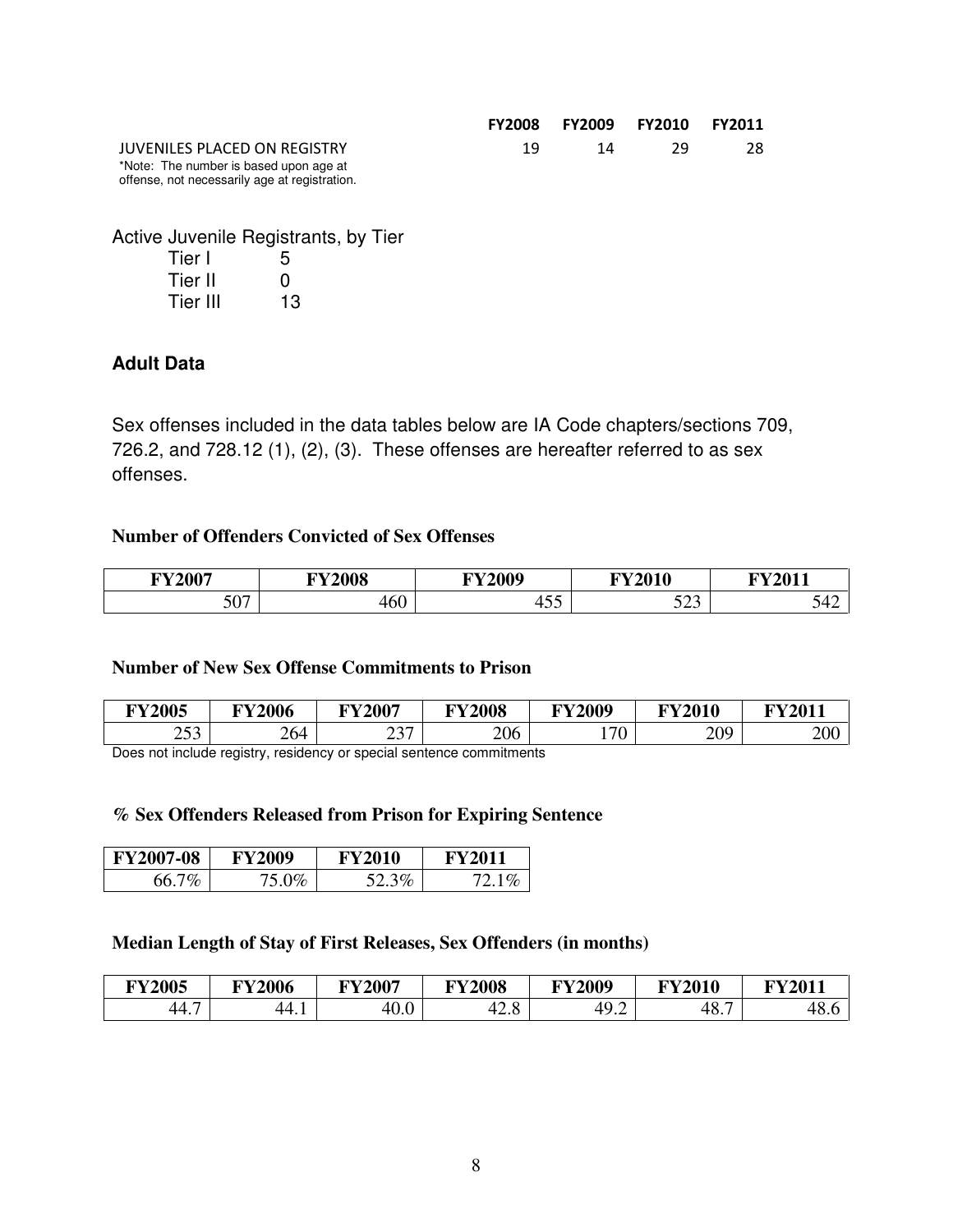#### **Number of Offenders Eligible for Special Sentence, Based on Conviction Class**

|            | <b>FY2007</b>   | <b>FY2008</b> | <b>FY2009</b>         | <b>FY2010</b> | <b>FY2011</b> |
|------------|-----------------|---------------|-----------------------|---------------|---------------|
| year<br>10 | つぐぐ<br>ر ب      | 240           | 241                   | 280           | 299           |
| Life       | $\cap$<br>رے کے | ጎ ሰ1<br>∠∪⊥   | $\overline{O}$<br>109 | 212<br>24 J   | 243           |

#### **Number of Offenders on Special Sentence Supervision (CBC)**

| 6/30/2007 | 6/30/2008        | 6/30/2009 | 6/30/2010                  | 6/30/2011       |
|-----------|------------------|-----------|----------------------------|-----------------|
|           | nο<br>$\angle$ 0 |           | $\sim$ $\sim$ $\sim$<br>., | $\Omega$<br>∪∠ر |

#### **Number of Offenders on Special Sentence Supervision, by District June 30, 2011**

| <b>TD</b><br>IJIJ | 2JD                | 3JD | 4JD            | 5JD | 6JD | $7\,\mathrm{ID}$<br>7 J D | 8JD                   |
|-------------------|--------------------|-----|----------------|-----|-----|---------------------------|-----------------------|
| $\sim$<br>τ       | $\sqrt{2}$<br>$+0$ | 40  | $\Omega$<br>ZU | oo  | . . | ററ<br>$\angle 0$          | $\sqrt{2}$<br>4<br>−∠ |

#### **Court Commitments for Special Sentence Violations**

|                                  | <b>FY2007</b> | <b>FY2008</b> | <b>FY2009</b> | <b>FY2010</b> | <b>FY2011</b> |
|----------------------------------|---------------|---------------|---------------|---------------|---------------|
| $1st$ Offense, 2 yr $\mathsf{I}$ |               |               | 26            |               |               |
| $2nd$ Offense, 5 yr $\vert$      |               |               |               |               |               |

**Number of Active Persons on the Sex Offender Registry (Oct. 20, 2011)** 

| Tier I   | 1,062 |
|----------|-------|
| Tier II  | 1,481 |
| Tier III | 2,899 |

On 10/20/2011 there were 12 active records awaiting Tier assignment and 71 offenders with unconfirmed addresses.

#### **Number of Offenders Convicted of Registry Violations**

|               | <b>FY2008</b> | <b>FY2009</b> | <b>FY2010</b> | <b>FY2011</b>   |
|---------------|---------------|---------------|---------------|-----------------|
| Residency     | 52            | 48            | 23            | 36              |
| Registry      | 368           | 342           | 284           | 29 <sup>°</sup> |
| Area/Activity | NA            | <b>NA</b>     |               | 26              |
|               | 420           | 390           | 316           | 353             |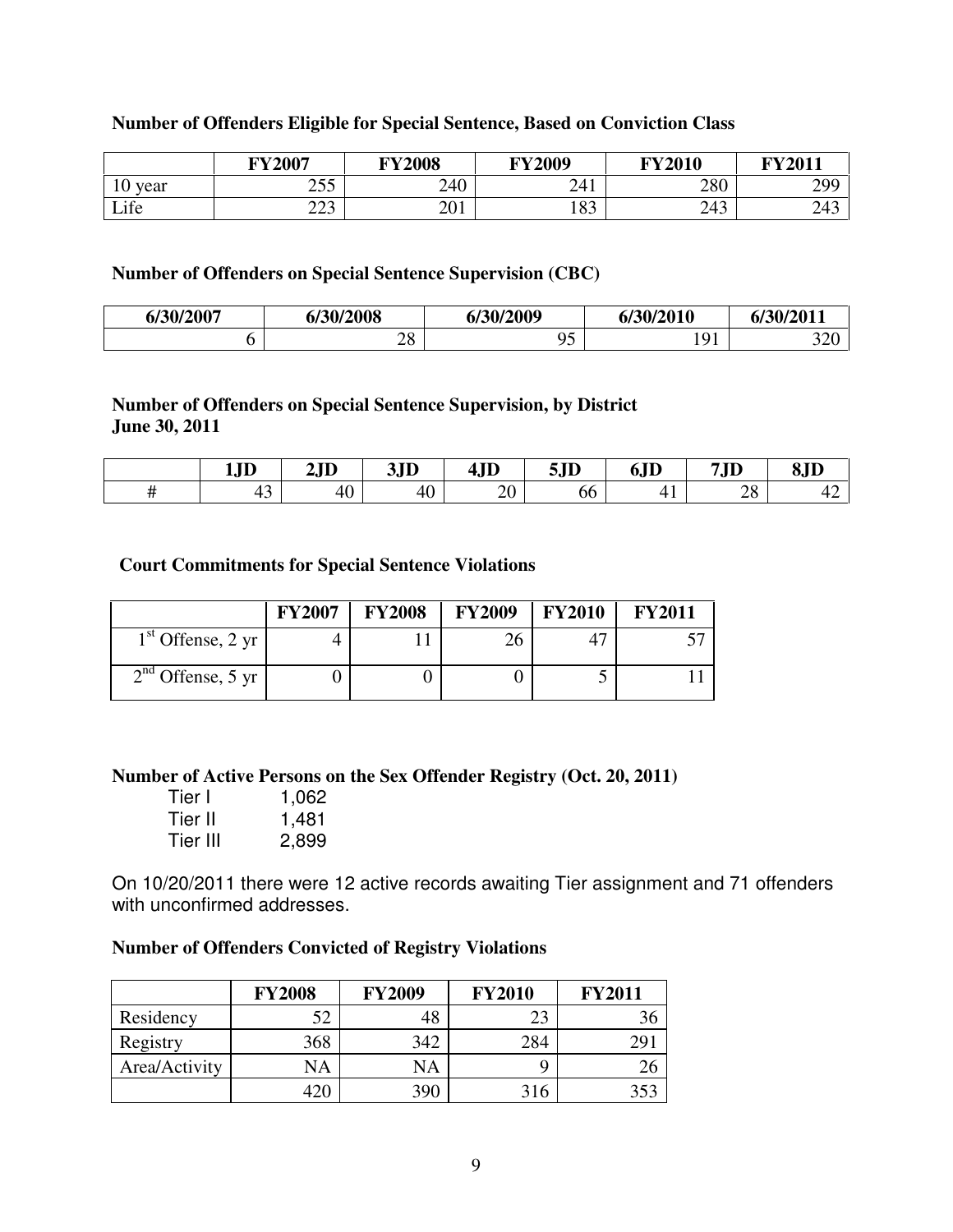|  | <b>Number of Prison Admissions for Registry Violations</b> |  |  |
|--|------------------------------------------------------------|--|--|
|  |                                                            |  |  |

|               | <b>FY2009</b> | <b>FY2010</b> | <b>FY2011</b> |
|---------------|---------------|---------------|---------------|
| Residency     |               |               |               |
| Registry      |               |               |               |
| Area/Activity | NA            |               |               |
|               |               |               |               |



# **Projected Sex Offenders in Iowa Prisons**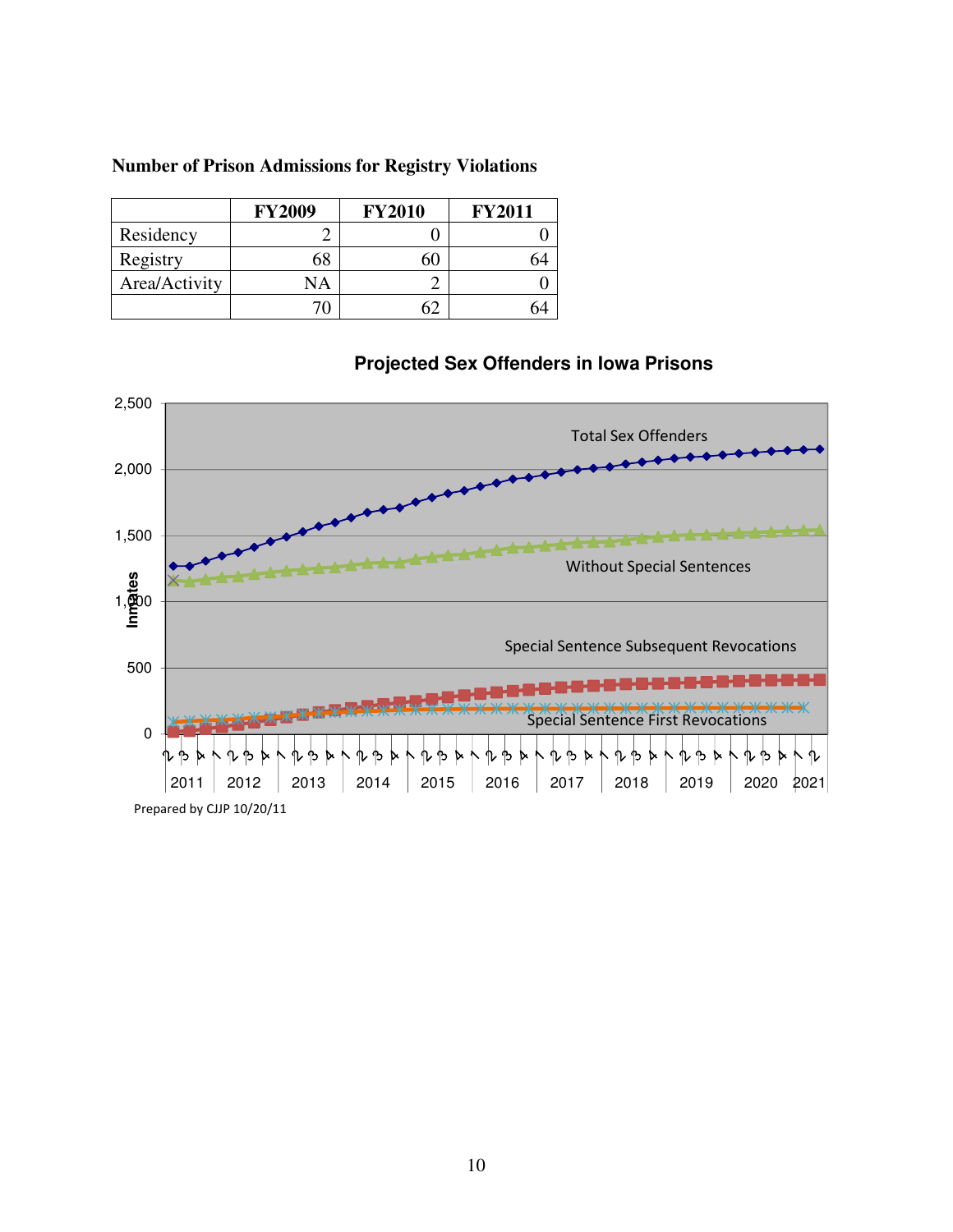

### **Anticipated Special Sentence Caseloads FY11**

# **Literature Review**

Since the inception of registration laws for sex offenders, there has grown a significant body of research aimed at determining the impact of such laws on public safety. The research can be categorized into two basic areas: reduction in recidivism on the part of offenders (deterrent effect); and public behavior and perception of the law. Research has often differentiated between juvenile offenders and adult offenders. Some of the research is summarized below.

#### **Juvenile**

Much has been written about the difference between juvenile sex offenders and adult sex offenders. Research suggests that juvenile recidivism can be lower than that of adult offenders, and juveniles respond better to treatment that is tailored to juvenile offending patterns, brain development, and history of abuse. Consequently, a system that treats juvenile offenders with the same laws and consequences as adult offenders has not been proven to be effective at either promoting public safety or habilitating juveniles for productive adulthood.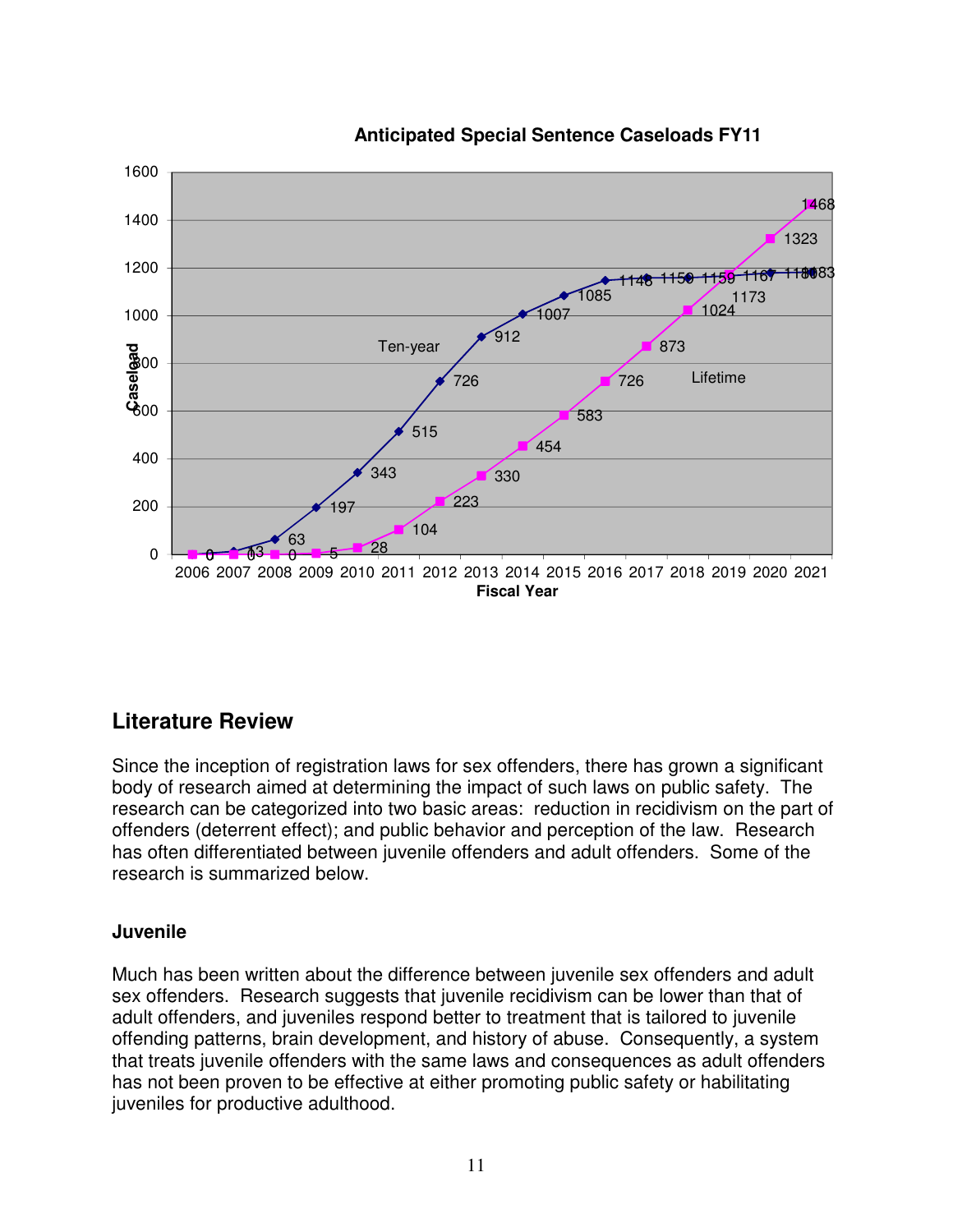Numerous studies have been conducted on the predictive value of various juvenile riskassessments for sexual and non-sexual recidivism. While results have been mixed (Viljoen, 2008, Prentsky, 2010, Rajlic, 2010), there is consensus that offense class is not a predictor of recidivism. Various typologies of juvenile sex offenders have also been assessed for risk of recidivism; two recent studies (Rajlic, 2010 and Kemper, 2007) looked at age of victim and delinquency patterns. While both found some differences in recidivism, sexual reoffending was much lower than non-sexual reoffending, even among high-risk juveniles committed to juvenile correctional facilities.

All of these studies recognized differences among juvenile sex offenders based upon social history, delinquency history, education, sexual abuse history, and developmental stage. In general, the studies found that an individual assessment of risk and appropriate sanctions and treatment were preferable to simply classifying juveniles based upon uniform criteria.

Research has also begun on the effects of sex offender registration on juveniles and adults. Elizabeth Letourneau has conducted several studies of the effects of juvenile registration policies in South Carolina (Letourneau, 2008 and 2009). In one study, she examined recidivism rates for registered and non-registered juvenile sex offenders, finding no significant difference in sexual re-offense rates. In both cases, sexual recidivism was less than 10%.

Letourneau also found that mandatory registration laws may have had an effect on charging and adjudication practices. The results of her analysis suggested that fewer juveniles were adjudicated for mandatory registration offenses after laws requiring registration went into effect. As a policy matter, mandatory registration may reduce the number of juveniles who receive appropriate sanctions and treatment, also potentially reducing public safety. When registration is not based upon a thorough evaluation of risk but rather on uniform, charge-based criteria, potentially high-risk youth may not be identified.

On the other hand, mandatory registration may result in low-risk juveniles being put at risk for the adverse effects of registration, such as continued social stigma and isolation, loss of educational opportunities, loss of employment opportunities, and interference with the development of stable family units (Council of State Governments, 2010).

The Federal Advisory Committee on Juvenile Justice submitted the following recommendations on juvenile sex offender registration as a part of the comment period for changes in the federal rules for SORNA:

1. Mandatory registration laws establish a blanket approach for all ages for a category of crime that includes a wide range of forbidden behaviors. Such application fails to acknowledge research that demonstrates clear differences between adults and juveniles who engage in such behaviors, and who, in many cases, do not present the same risks as adults who commit sex crimes.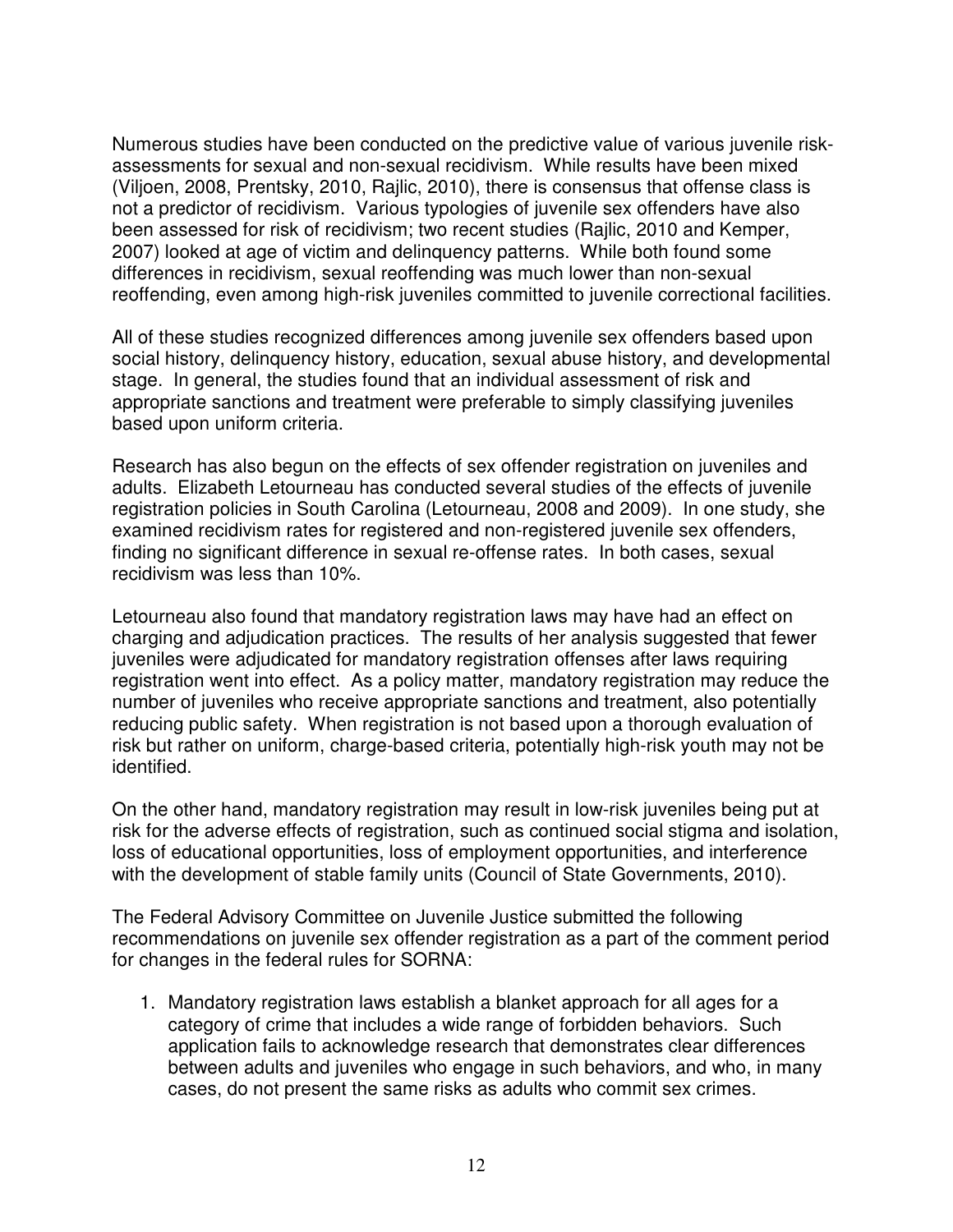- 2. States that do not exclude juveniles from sex offender registration laws should give judges the discretion to determine at sentencing whether a juvenile adjudicated/convicted of a sex offense should be required to register and, if so, the duration of the registration and any conditions of registration.
- 3. Mandatory sex offender registry laws remove important discretion from judges and prosecutors. Juvenile court judges and prosecutors are best equipped to evaluate the circumstances of juvenile offenders on an individual case basis and determine the need for registration.
- 4. With research showing lower rates of recidivism for juvenile sex offenders who receive appropriate treatment, it is imperative to acknowledge treatment as an effective and powerful tool in protecting the community. States should be required to develop guidelines and standards for a system of programs for treatment and monitoring juvenile sex offenders.

### **Adult Registration**

Two recent studies published in the Journal of Law and Economics (August, 2011) examined the issue of reducing recidivism by affecting the behavior of previously convicted offenders. J.J. Prescott and Jonah E. Rockoff explored the difference between registration without public notification and with public notification.

Their findings suggested that registration without public notification, such as Internet postings, may decrease subsequent offending. Their hypothesis was that registration was helpful in improving monitoring. On the other hand, they found that public notification actually increased the likelihood of a subsequent offense. They hypothesized that such notification increases stress on the offender, de-stabilizes their community lives, and could lead to a sense that changing behaviors would not improve their life circumstances. (Prescott and Rockoff, Journal of Law and Economics, 54:1.)

Amanda Agan examined the issue of whether or not registries increased public safety. She found little evidence that registries, or knowing where sex offenders lived or worked, improved public safety "either in practice or in potential." (Agan, Journal of Law and Economics, 54:1.)

Rachel Bandy has researched the influence of sex offender notification on public behavior, specifically whether or not people engaged in more protective behaviors as the result of notification. She found that, in general, the public did not change behaviors significantly as the result of public access to sex offender information through registries, although the majority of people interviewed approved of registries. (Bandy, Criminology & Public Policy, Volume 10, Issue 2.)

It is also widely accepted by researchers that where offenders live and work has little to do with where they are likely to re-offend. And while most sex offender laws such as residency restrictions and registration have been passed in response to "stranger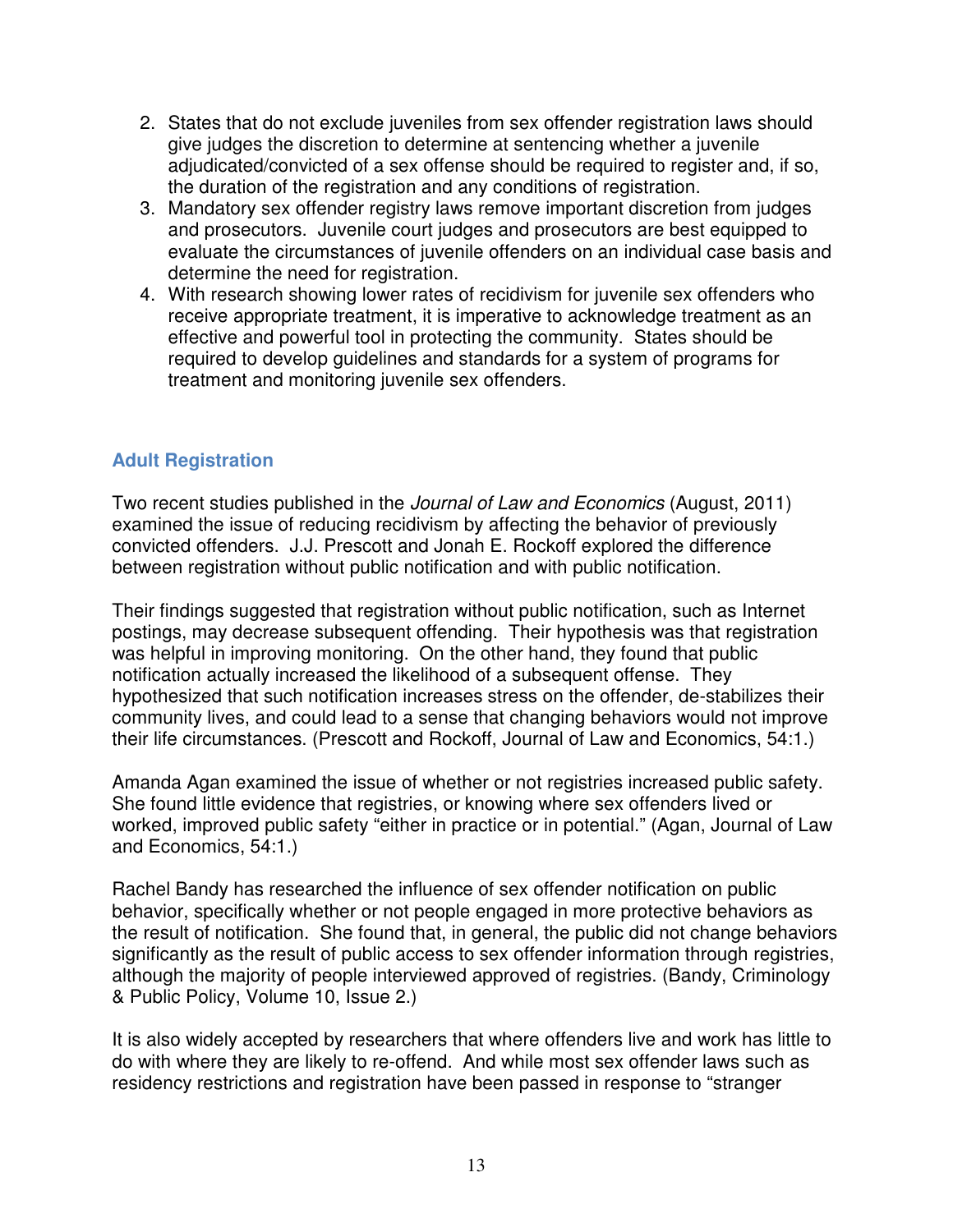danger", most victims, particularly child victims, have been victimized by those known to them—either family members or family friends.

### **Recidivism**

There have been many studies on the subject of sex offender recidivism, often with very different results. These differences can be attributed to study parameters such as the population of offenders studied, length of time to recidivate, definition of recidivism, interventions or treatment modalities, offense type, offender characteristics, etc. The Center for Sex Offender Management (CSOM) published a paper in May 2001 that outlines many of the issues attending research into sexual offender recidivism.

A meta-analysis of 61 studies by R. Hanson, et al published in 1998 found that sexual re-offense was low (13.4%). Their research indicated, however, that certain sub-groups had higher rates. Research done by the Division of Criminal and Juvenile Justice Planning, published in 2000, looked at Iowa sex offenders with a follow-up period of 4.3 years. That study found a sex offense recidivism rate of 3.2%, based upon convictions. Data published by CJJP in 2005 show a subsequent arrest rate for sex offenses at 4.7%, with a 3-year follow-up period.

The extent to which treatment of sexual offenders alters recidivism rates continues to be researched. Early studies suggested that treatment was not effective. However, many of these studies had methodological shortcomings, including variations in the treatment modalities studied, lack of control groups, and small sample sizes. According to data presented in the CSOM paper referenced above, recent meta-analyses have suggested a reduction in sex-offense recidivism for offenders who successfully complete treatment.

### **Risk Assessments**

"Risk assessment is one of the most important and most frequent tasks required of those working with sexual offenders. Formal risk assessments are needed for many important decisions, including sentencing, family reunification, conditional release, and civil commitment. Risk assessment can also assist in the case management and treatment of sexual offenders. Community supervision officers routinely look for signs of imminent relapse. Treatment providers wonder whether their clients are getting better or worse." (ATSA, January 2000)

There is a significant body of literature on this subject that will not be summarized here. Previous reports from the Sex Offender Research Council contain summaries of some of that research.

However, in 2010 the Iowa Department of Corrections published the results of a study to validate two different tools used to predict recidivism of sex offenders in Iowa, the ISORA8 and the Static-99. Both tools were determined to adequately predict low,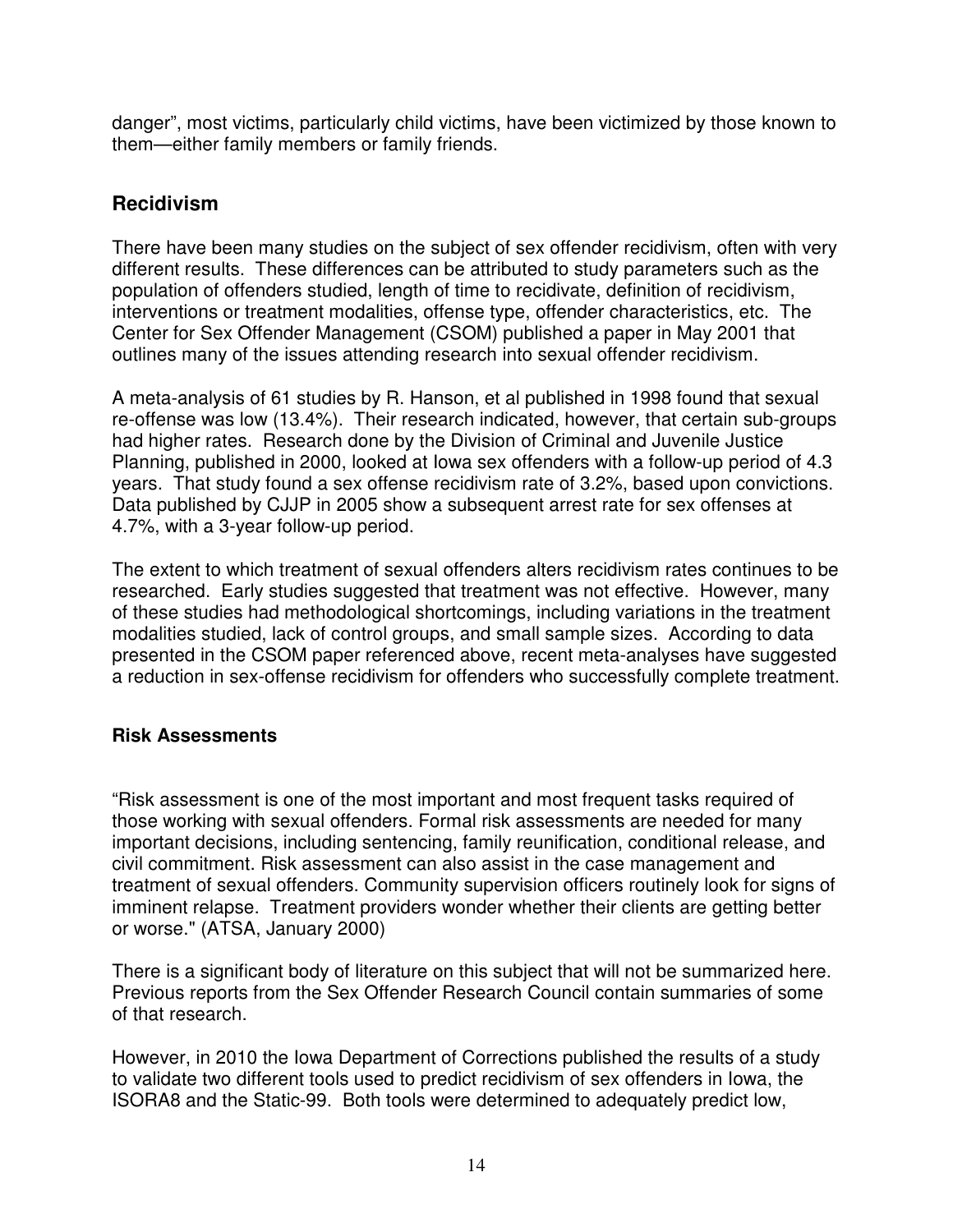moderate, and high risk offenders and their recidivism rates for sex offenses. (Iowa DOC, January 2010.) Using risk assessments to direct resources to offenders at higher risk, while reducing the use of resources for low-risk offenders would likely improve public safety.

# **Discussion**

The focus of this report is on two issues on public safety and sex offenders—sex offender registration as found in IA Code 692A, and the special sentence for sex offenders found in IA Code 903B.

While there is a growing body of research that suggests there are more effective and cost-effective ways of monitoring sex offenders, both juvenile and adult, than the current sex offender registration system, it would be difficult for individual states to make any substantive move in adopting new practices. The federal Adam Walsh Act will continue to have a substantial impact on how states can legislate and manage sex offender registries. Additionally, public support for registries, even if such support does not translate into more protective behaviors, will be difficult to shift. There is also the difficulty in moving public perception away from the view that the greatest risk of child victimization is from strangers to the evidence-based reality of victimization being primarily from family and friends. There needs to be targeted efforts to educate the public about the reality that sex offender registration does little to reduce victimization by those closest to children.

Therefore, making any changes in Iowa's registration law is dependent upon a collaborative effort of the states and the federal government. As states continue to provide comment on the federal Adam Walsh Act, Iowa should use that forum to support changes that are based upon research and evidence from a broad variety of sources.

However, based upon the data from Iowa's correctional and judicial systems, one of the major contributors to changes across the system in Iowa is the special sentence. As a result of the addition of 10-year and life-time parole to sex offenders after completing their original sentences, the prison population has increased, community-based corrections will be strained, and local law enforcement will be responsible for monitoring and registering an increasing number of registrants.

Effect on CBC. The number of offenders under current law with 10-year special sentences is expected to continue to increase for another six years before leveling. The number of offenders who will be on life-time supervision will continue to increase at least through the year 2021.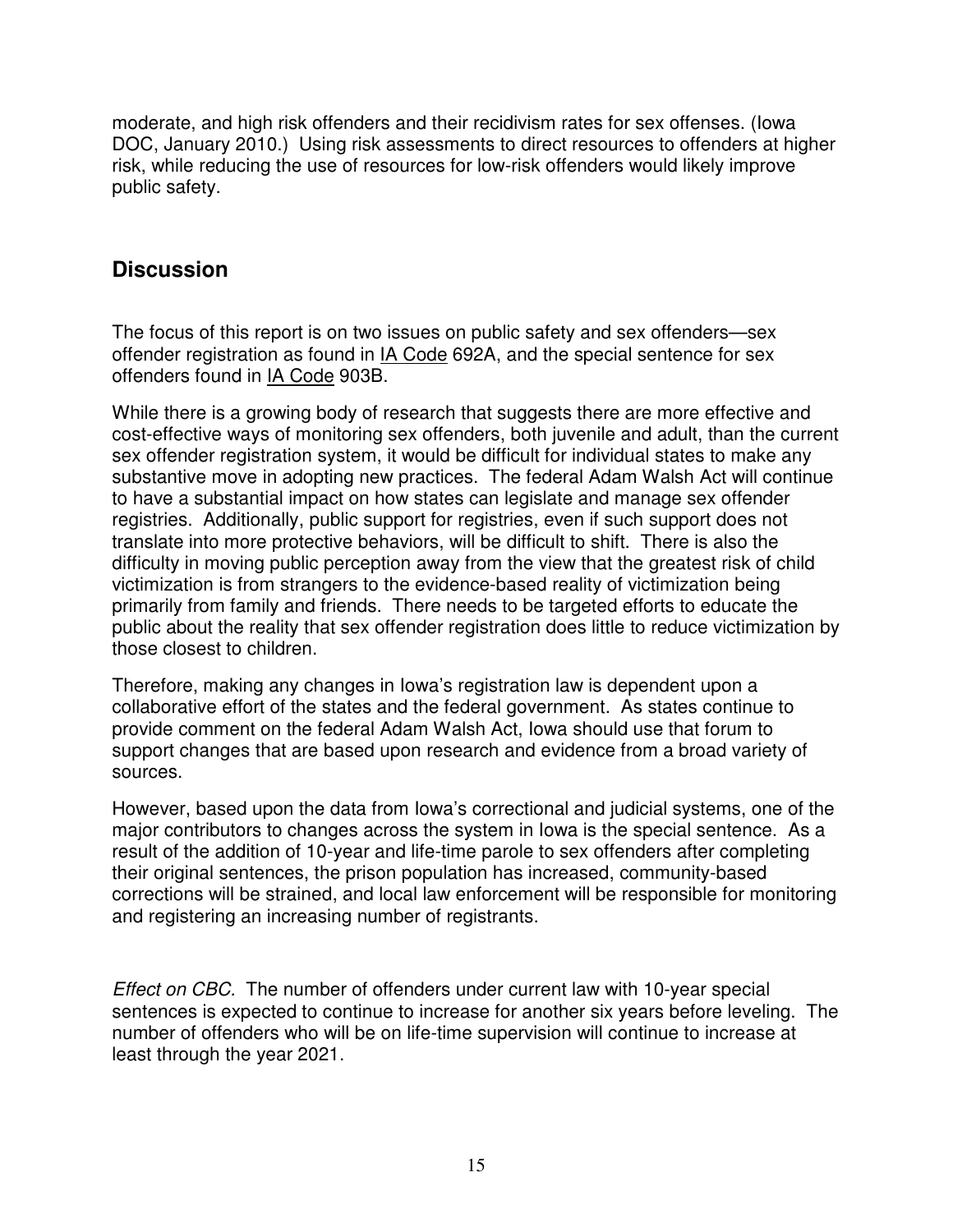Using an average total parole caseload of 2,890 at the end of FY2011, it is estimated that by the year 2021, the average parole caseload will increase to 5,151, of whom about 2,600 or 50% will be supervised on special sentences. This estimate is based upon assumptions that the non-special sentence parolee numbers will remain constant, and that a certain percentage of special sentence parolees will be revoked to prison. The special sentence, particularly life-time supervision, will increase the parole caseload by 78% in ten years.

The Department of Corrections estimates the cost of residential supervision at \$11.50 per day and regular supervision at \$3.49 per day. Sex offender supervision average cost is \$15.89 a day. GPS monitoring adds an additional \$5.00 per day. If one assumes that the projected 2,600 persons on special sentence supervision were being supervised at the minimum level at today's cost, the special sentence cost per day would be \$9,074, or \$3,312,010 per year. However, most are likely to be on the higher intensity sex offender supervision. Using that scenario, the special sentence per day cost would be \$41,314, and the annual cost would be \$15,079,610. Some of these offenders will also be on GPS monitoring, at least for part of the time, further increasing the daily and annual expenditures.

Effect on the Prison Population. The special sentence also has an impact on the prison population. The number of revocations has increased since the first offenders were placed on special sentences. The first revocation of a special sentence has a prison term of two years, while second and subsequent revocations are for prison terms of five years. Estimates show that special sentence revocations not based upon new offenses will be the largest contributor to increases in the prison population of sex offenders as the number of new commitments for sex offenses has been stable or decreasing.

The special sentence has also had an apparent effect on Board of Parole practices. Before the imposition of special sentences, there was some reason to parole sex offenders so that they would have a period of time of supervision to help transition them into community life. Now that all sex offenders, whether on probation or incarcerated, are placed on parole after completing their sentences, there is less incentive for the Board to grant parole to offenders with sex offenses. A greater percentage are expiring their sentences, increasing the median length of stay in prison.

The median length of stay for sex offenders has increased 3.9 months since FY2005. At a marginal rate of \$15.59 at today's prices, this increase in length of stay translates into an additional \$1,825 per release. Assuming an average number of 200 releases per year, the increased length of stay costs \$364,806 per year.

Effect on the Sex Offender Registry. Length of registration is partially tied to the length of the special sentence. In other words, although an offense may be one that requires 10-registration, if there is also a life-time special sentence, the offender will have to register for life. This will increase significantly the number of individuals on the Registry,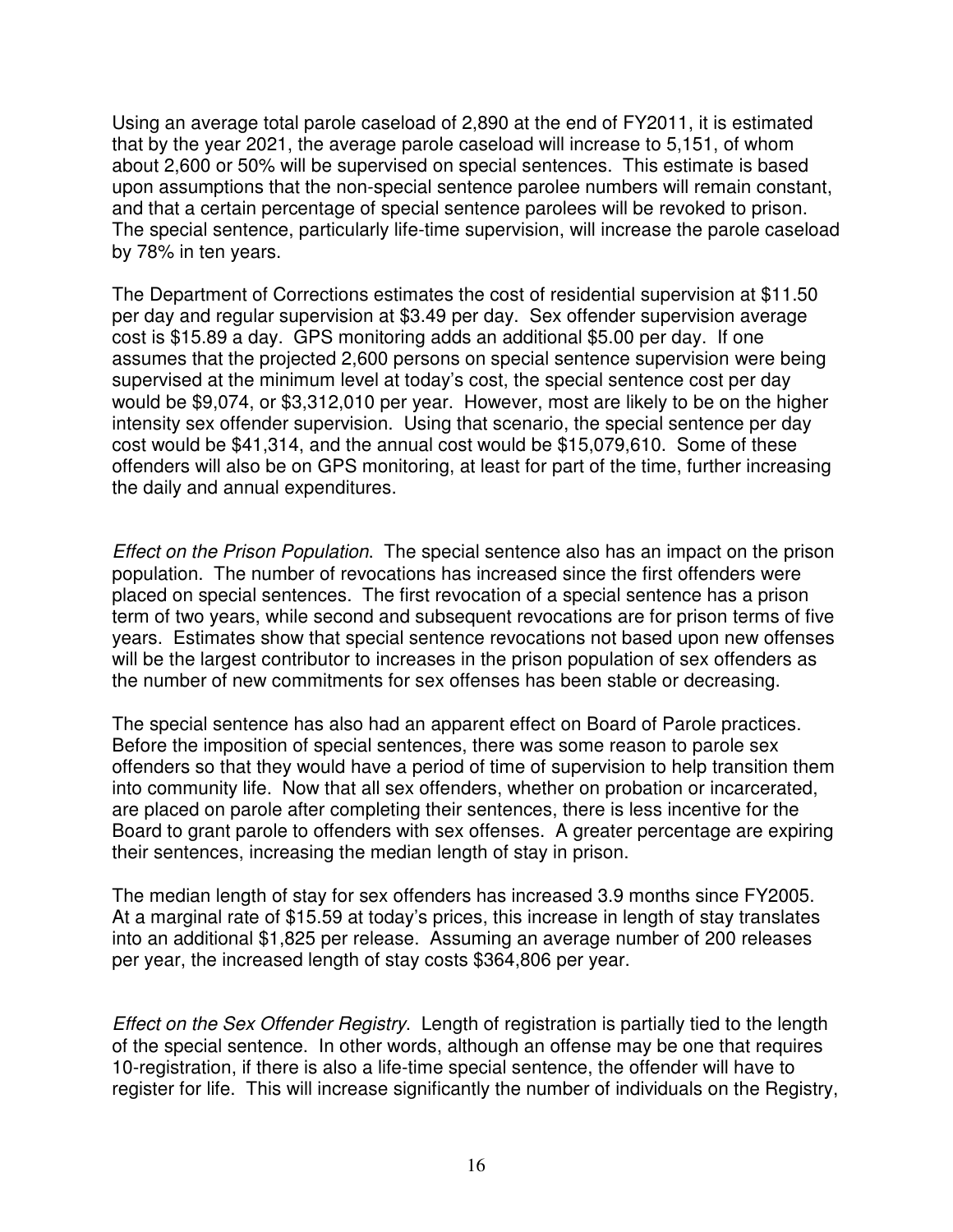increasing the number of persons whose information must be verified, and the number of times offenders will need to report.

Although the Iowa Department of Public Safety does not anticipate that this increase in numbers will have a financial impact upon that agency, it is recognized that the burden will fall on local law enforcement and county sheriffs. A financial impact is likely; however, exact numbers are not known at this time.

### **Recommendations**

After considering the information as provided above, the Sex Offender Research Council makes the following recommendation to the Iowa General Assembly.

There is sufficient evidence that sex offenders and the public benefit from a period of supervision and treatment/relapse prevention support in the community, particularly after incarceration. However, the current policy of set terms of post-sentence parole is not supported by research, is not the most effective use of limited resources, and does not contribute to increased public safety.

Therefore, it is recommended that IA Code 903B be amended to establish 1) a minimum number of years on post-sentence parole, 2) a required review of each offender's progress and risk every X number of years, and 3) that an extension of parole past the review date would require proof of risk of sexual or violent re-offense. The SORC does not recommend a minimum parole term or review cycle at this time, but recommends that they be based upon a further review of the literature and best practices.

Further, as the Division of Criminal and Juvenile Justice Planning, Department of Human Rights has lost the funding for support of the Sex Offender Research Council, the SORC recommends that the General Assembly appropriate sufficient funds to support a position to continue research on best practices for the management of sex offenders in Iowa.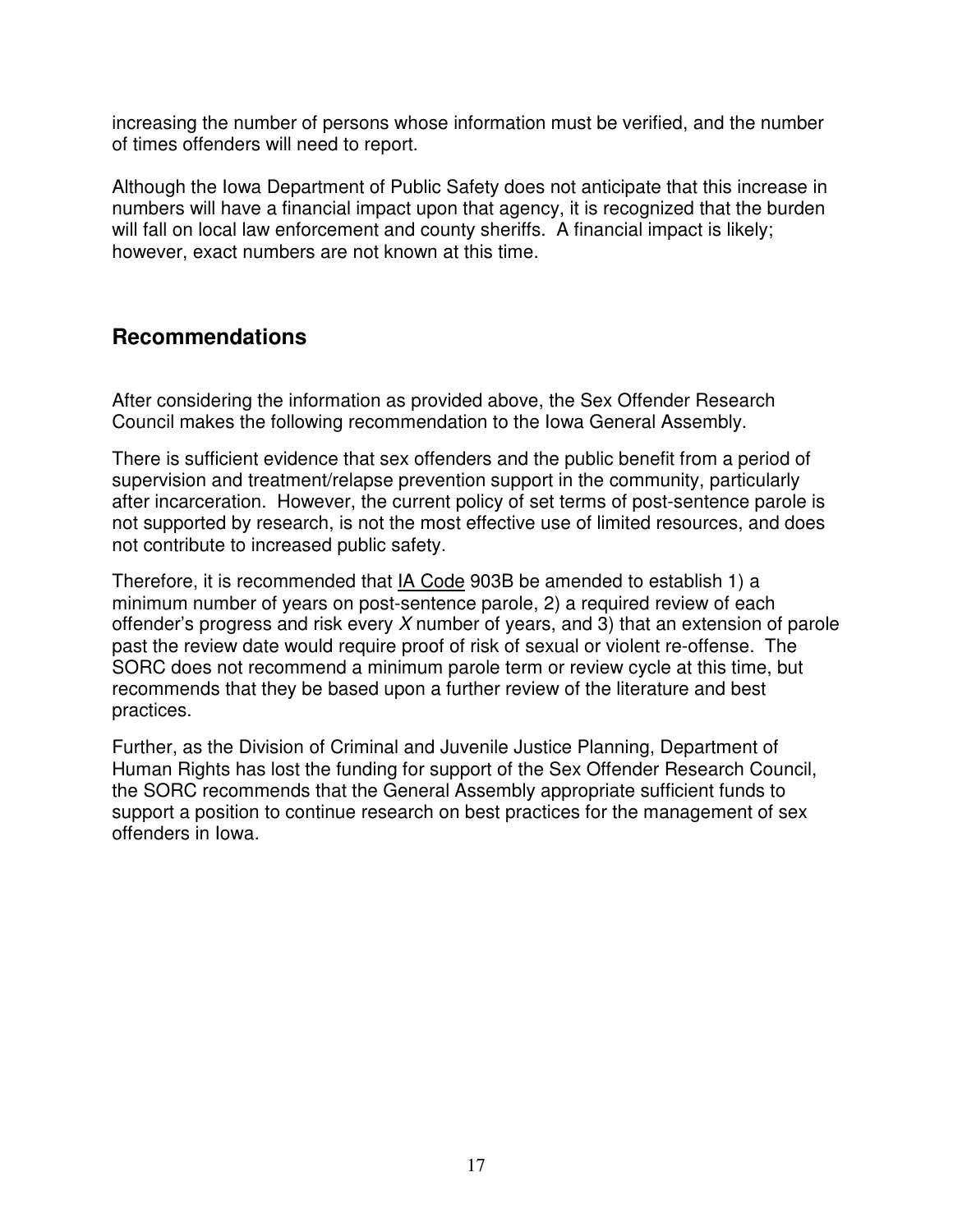### **References**

Agan, Amanda, "Sex Offender Registries: Fear without Function?" Journal of Law and Economics, 54:1.

Bandy, Rachel, "Measuring the impact of sex offender notification on community adoption of protective behaviors," Criminology & Public Policy, Vol. 10, #2, 2011.

Center for Sex Offender Management, "Recidivism of Sex Offenders", May 2001.

Criminal and Juvenile Justice Planning, "The Iowa Sex Offender Registry and Recidivism", December 2000.

Criminal and Juvenile Justice Planning, "Sex Offenses in Iowa: An Overview of Selected Data", September 2005.

Council of State Governments, "Sex Offender Management Policy in the States: Strengthening Policy and Practice", Winter 2010.

Hanson, R. Karl; Bussiere, Monique T., "Predicting relapse: A meta-analysis of sexual offender recidivism studies". Journal of Consulting and Clinical Psychology, Vol. 66(2), Apr 1998.

Iowa Department of Corrections, "Statistical Validation of the ISORA8 & Static-99", January 2010.

Kemper, Therese Skubic and Janet A. Kistner, "Offense History and Recidivism in Three Victim-age-based Groups of Juvenile Sex Offenders": Abuse: A Journal of Research and Treatment, 2007 19:409.

Letourneau, Elizabeth J. and Kevin Armstrong, "Recidivism Rates for Registered and Nonregistered Juvenile Sexual Offenders": Sex Abuse: A Journal of Research and Treatment, 2008 20:393.

Letourneau, Elizabeth J., et al, "Effects of Sex Offender Registration Policies on Juvenile Justice Decision Making": Sex Abuse: A Journal of Research and Treatment, 2009 21:149.

Prentky, Robert A., et al, "Assessing Risk of Sexually Abusive Behavior Among youth in a Child Welfare Sample": Behavioral Sciences and the Law 28 (2010).

Prescott, J.J. and Jonah E. Rockoff, "Do Sex Offender Registration and Notification Laws Affect Criminal Behavior?" Journal of Law and Economics, 54:1.